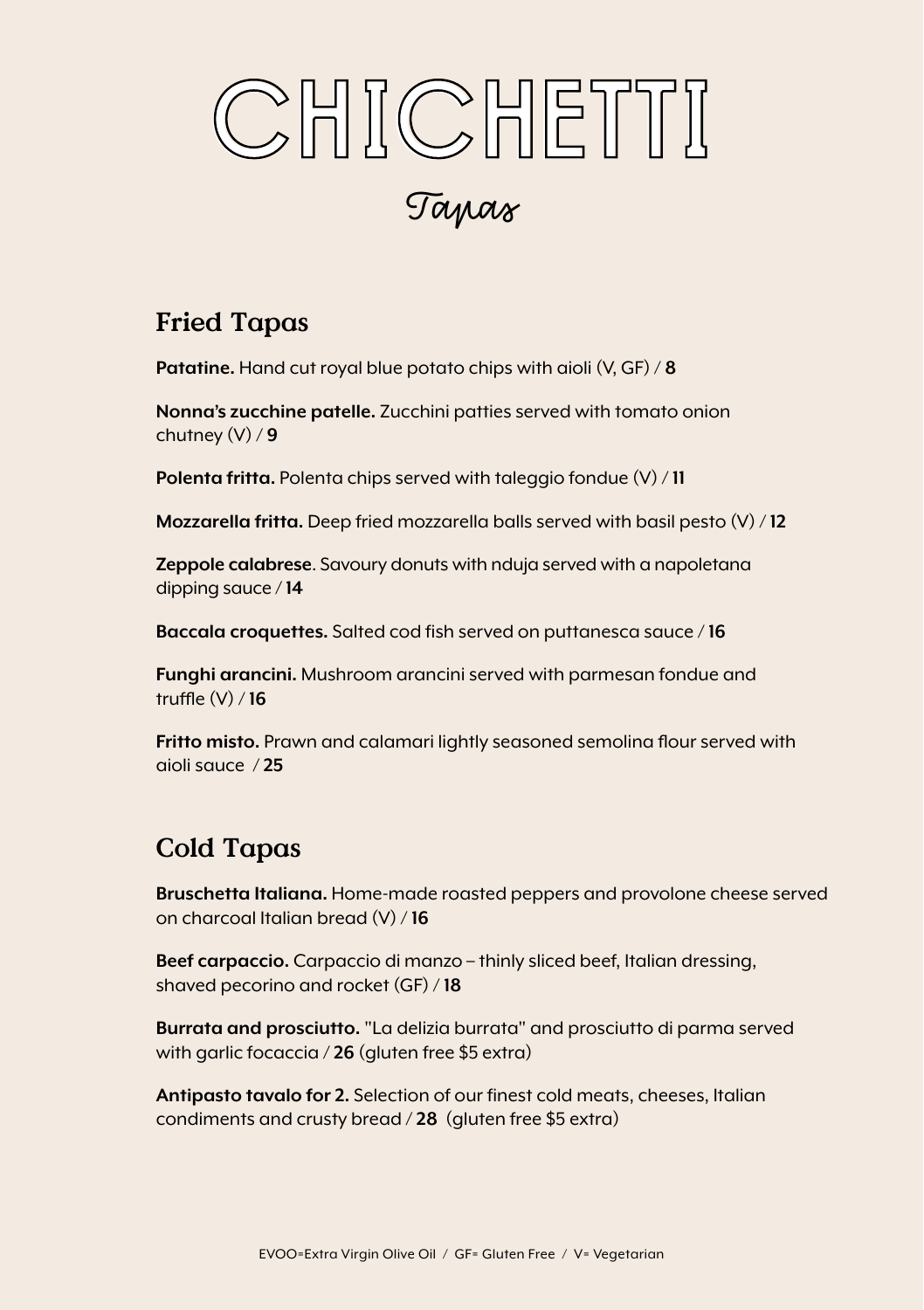# CHICHETTI CHICHETTI

Tapas

## Hot Tapas

**Pane italian.** sliced crusty Italian bread / **5** (gluten free \$5 extra)

**Polpette pomodoro.** Beef and pork meatballs served with our family's traditional sauce and topped with parmesan / **14** (includes nuts)

**Bistecca e patatine.** Roasted cauliflower steaks served with carrot chips and sauted capsicum (V)(GF) / **16** 

**Salsiccia con peperoni arrostiti.** Grilled pork and fennel Italian sausage and home-made roasted peppers served on crostini / **18**

**Eggplant parmigiana.** Oven-baked layers of eggplant mixed with aged parmesan chesse and cherry tomato reduction / **18**

**Capesante.** Scallops sprinkled with roasted almonds on a Romesco sauce / **23**

**Crostini di maiale.** Marinated woodfired pork ribs / **26**

**Crostini di agnello.** Grilled lamb chops marinated in EVOO, garlic and rosemary served with chianti and roasted garlic sauce (GF) / **26**

**Capretto.** Braised baby goat with italian bread (GF) / **27**

**Cotoletta.** Italian herb crumbed chicken fillet with chunky chips served with demi and aioli sauce / **28**

**Crostini porchetta.** Slow–cooked suckling pig, served with apple cider reduction sauce (GF) / **28**

**Merluzzo.** 250gm pan fried codfish served on a parmsean potato cake and beetroot puree / **42**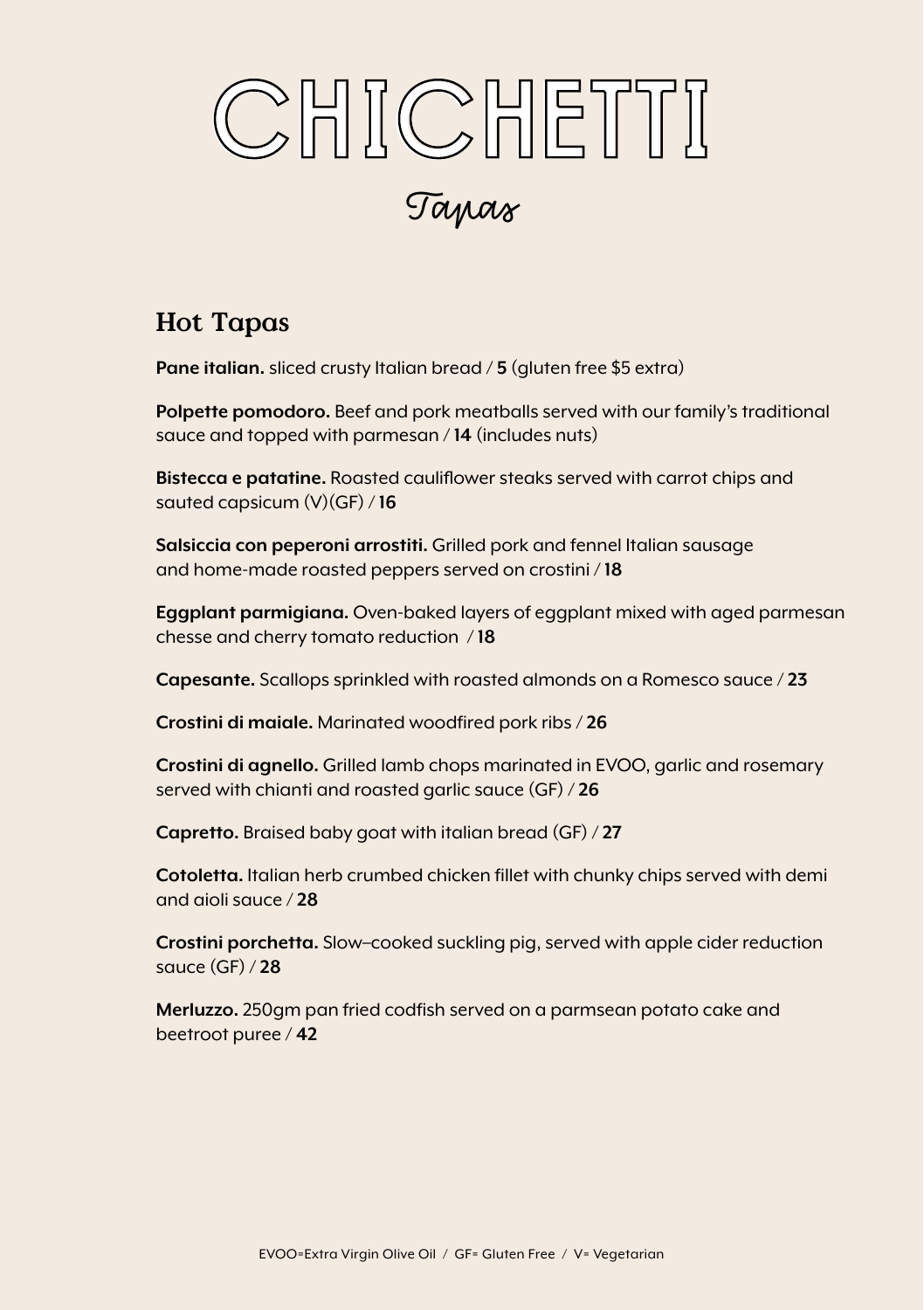## PASTA E INSALATE PASTA E INSALATE

## Pasta & Salads

## Pasta fatta in casa/Home-made pasta

**Gnocchi.** Freshly made gnocchi tossed with pomodoro sauce (V) **/ 25**

**Minestrone.** Traditional seasonal mixed vegetables with home made vegetable stock (V, VG, GF) / **25**

**Spaghetti e polpette.** Traditional home-made spaghetti meatballs served in Napoletana sauce / **26**

**Tagliatella ai funghi.** Porcini, wild mushroom and truffle paste / **27**

**Cavatelli, porchetta e broccoli.** Fresh cavatelli, porchetta, cherry tomatoes, broccoli / **28**

**Caserecce ragu d'agnello.** Fresh caserecce pasta served with slowly cooked lamb shoulder ragu / **30**

**Spaghetti con vongole.** Fresh clams, chilli with home made seasoned breadcrumbs / **32**

**Risotto marinara.** Fresh mixed seafood with a seafood bisque / **34**

**Ravioli of the month** / **32** (Gluten Free pasta available for **\$5 extra**)

## Insalate fresche/Fresh salads

**Insalata fresca.** Mix leaves, cherry tomatoes, celery, cucumber, red onion and balsamic vinaigrette, EVOO / **12** 

**Broccoli e carote.** Oven-baked broccolini and carrots with shaved almonds / **15** 

**Insalata Locale Mio.** Baby spinach, roasted baby beets, cherry tomato, herbed goats cheese, pine nuts and olive oil / **16**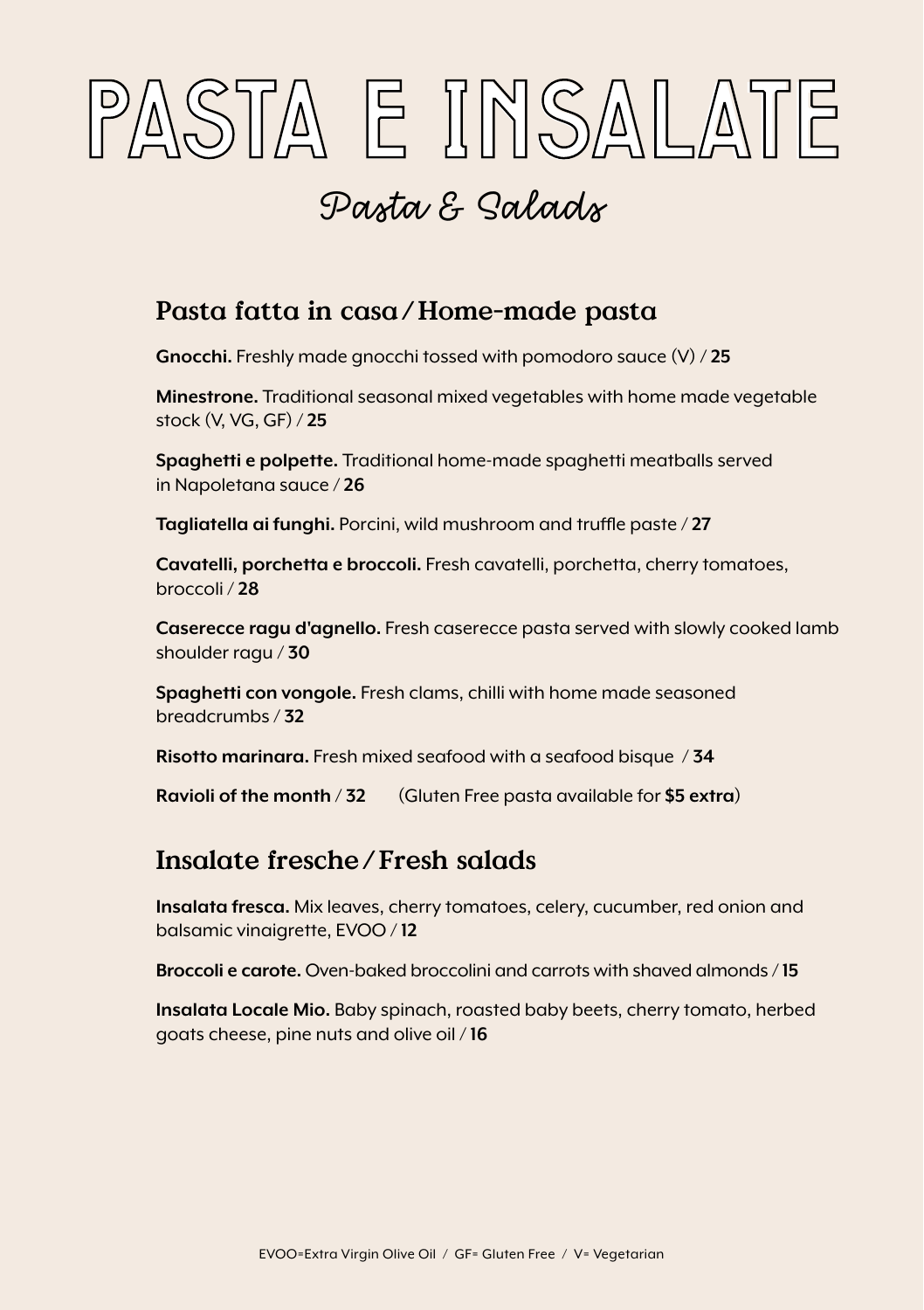

## Pizze Bianche/ Mozzarella base

#### **FOCACCIA AGLIETTO** (V) **11**

Garlic, sea salt and Italian herbs served with balsamic EVOO dip

#### **PRIMO AMORE 26**

Fior di latte mozzarella, roquette, cherry tomatoes, shaved parmesan and prosciutto

#### **QUATTRO FORMAGGI** (V) **25**

Fior di latte mozzarella, gorgonzola, scamorza and parmesan

#### **CONTADINA 26**

Fior di latte mozzarella, roasted potatoes, red onions, home-made Italian sausage and scamorza cheese

#### **PORTOFINO 28**

Fior di latte mozzarella, bacon, zucchini and prawns

#### **PEDRO SPECIAL 31**

Fior di latte mozzarella, porcini mushrooms, Italian sausage, truffle and scamorza cheese

### Pizze Rosse/Tomato base

| <b>MARGHERITA (V)</b>                                             | 18 |
|-------------------------------------------------------------------|----|
| Fior di latte mozzarella and fresh basil                          |    |
| PEPPERONI                                                         | 23 |
| Fior di latte mozzarella, pepperoni and<br>bacon                  |    |
| <b>AUSTRALIANA</b>                                                | 24 |
| Fior di latte mozzarella, cured leg ham                           |    |
| and pineapple                                                     |    |
| VEGETARIANA                                                       | 24 |
| Fior di latte mozzarella, mushrooms, zucchini<br>and red capsicum |    |
| <b>FUOCO</b>                                                      | 26 |
| Fior di latte mozzarella, salami, olives                          |    |
| and nduja                                                         |    |

blended flour. Ingredients used are all D.O.P

*Gluten-free, Vegan cheese and Buffalo mozzarella available: \$5 extra* 

#### **POLLO 26** Fior di latte mozzarella, marinated chicken, roasted potatoes, red onion with BBQ sauce **SAN LUCA 26** Fior di latte mozzarella, home-made Italian sausage, nduja and red capsicum **SICILIANA 27**

Fior di latte mozzarella, olives, anchovies and capers

#### **SUPREMA 28**

Fior di latte mozzarella, mushrooms,red onion, red capsicum, olives, salami and home-made Italian sausage

#### **MARE A MONTI 29**

Fior di latte mozzarella, mushrooms, homemade Italian sausage, prawns and chilli

#### **CARNIVORA 26**

Fior di latte mozzarella, home-made Italian sausage, salami and cured leg ham

**ANDRIA 30** Burratta, prosciutto and parmesan chesse

## Calzone

#### **COLOSSEO 26** Fior di latte mozzarella, tomato, cured leg

ham and mushrooms

#### **VATICANO 28**

Fior di latte mozzarella, salami, ham